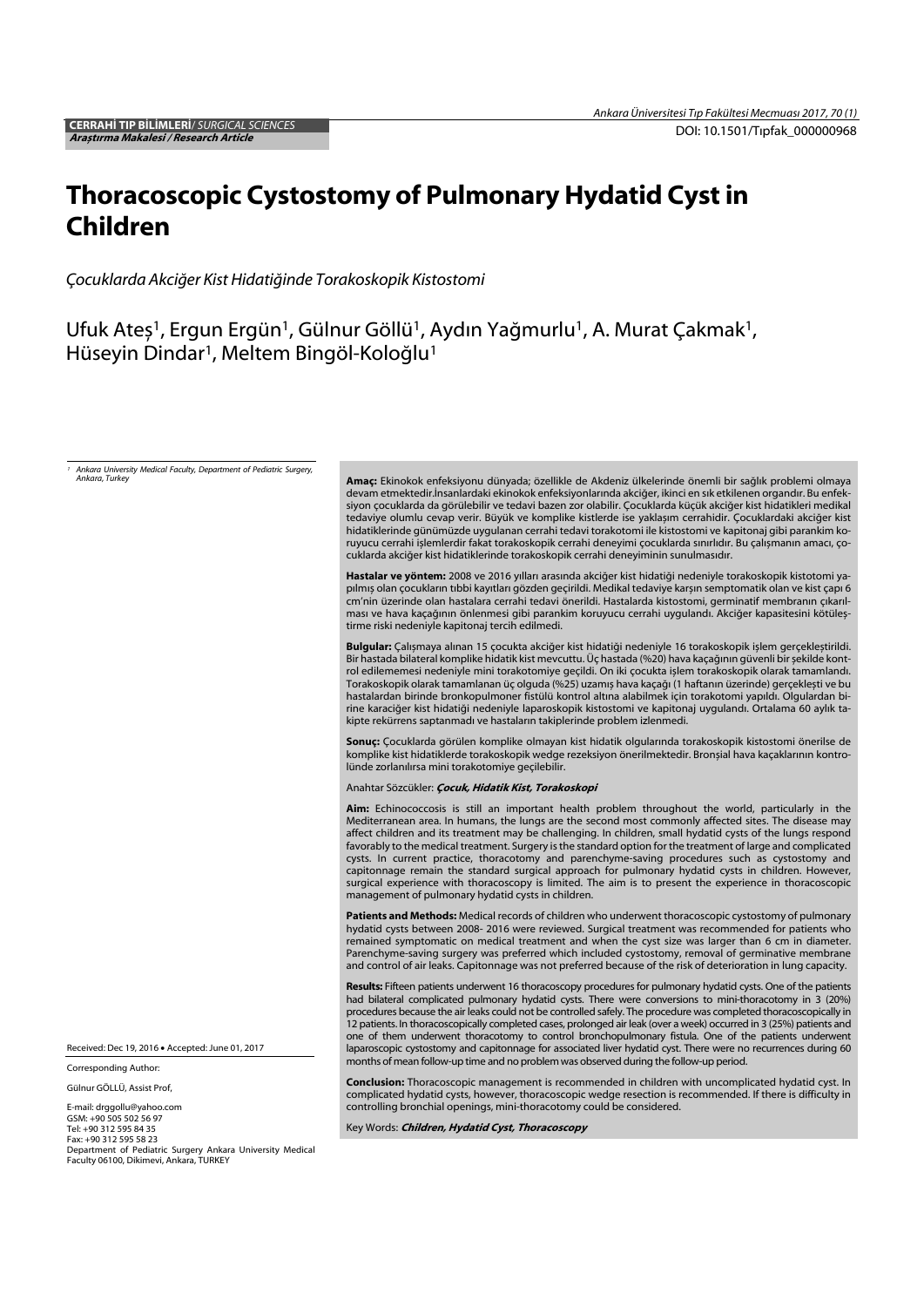- Hydatid Disease (HD) is a parasitic disease, which is caused by Echinococcus granulosus (1,2). The infection is common in areas in which humans and carnivores are in contact consistently (3). It is endemic in Mediterranean Region, Middle East, South America, Australia, India, and the Balkans (4). HD is also a concerning problem in terms of public health for Turkey due to its incidence of 20/100,000, especially in eastern and southeastern parts of Turkey (3,5).
- Hydatid Disease (HD) most frequently involves the parenchyma of the liver (55- 75%); however some of the parasites escape through the microvascular barrier and reach the lung (15-40%) (1,6). There is no specific symptom for pulmonary hydatid disease (PHD). Symptoms are usually due to the size and complications of the cysts (6). The treatment should be scheduled after performing laboratory and radiologic tests and differentiating the diagnosis properly. Surgical treatment has remained the prevailing option in the management of HD although medical treatment and combination of medical and surgical treatment choices are also other options  $(6,7)$ .
- Thoracotomy and sternotomy are the classical surgical procedures but in last decade, minimal invasive surgery; video assisted thoracoscopic surgery (VATS) to speak specifically has become a

considerable alternative for these patients (4).

In this study, we aimed to present the retrospective data of surgical procedures and perioperative complications of PHD patients who have undergone thoracoscopic surgical procedures.

#### **Patient and Methods**

- The study was performed in adherence to the Declaration of Helsinki. Charts of 15 patients who underwent thoracoscopic surgery due to PHD between 2008-2016 were retrospectively investigated. Surgery was recommended if the cyst size was larger than six cm and if the patients stayed symptomatic after medical treatment. Children who could not tolerate the operation, had hydatid cysts in more than two organs and whose parents did not allow the operation were considered as inoperable.
- As our routine medical treatment, all of the patients received Albendazole. All patients were administered parenteral Ceftriaxone during induction of anesthesia. All 15 patients were performed thoracoscopic surgery after selective intubation. Selective intubation was performed in case of bronchial opening of the cyst, to prevent contralateral lung contamination. Right selective intubation was performed by

insertion of endotracheal tube into the right bronchus and left selective intubation was performed by a Fogarty catheter insertion to right bronchus with an insufflated balloon. Children were positioned lateral decubitus position and made sure that the cyst side was up.  $CO<sub>2</sub>$ insufflation was performed with 6-8 mmHg pressure. A 4 mm, 30-degree lens camera (Karl Storz Endoscopy, Tuttlingen, Germany) was used. Working ports (3-5mm) were inserted to thorax. A sponge with iodine was placed surrounding the cyst to prevent intrathoracic infection. The different stages of the procedure were the same as in open surgery: cystostomy; removal of germinative membrane; control of air leaks. When excising the lung hydatid cyst; after the cystostomy, germinative membrane was removed. After cystostomy, germinative membrane was totally removed by an endobag (Figure 1 and Figure 2). Then the air leaks were controlled by filling the thoracic cavity with sterile saline solution after deflating the fogarty. Air leaks were controlled with intracorporeal  $3/0$  or  $4/0$  poliester sutures. Chest tube was inserted after the control of thoracic cavity.

Patient demographics, surgical procedure, perioperative complications, chest tube removal time, hospital stay and recurrence rates were evaluated.



**Figure 1:** Thoracoscopic cystostomy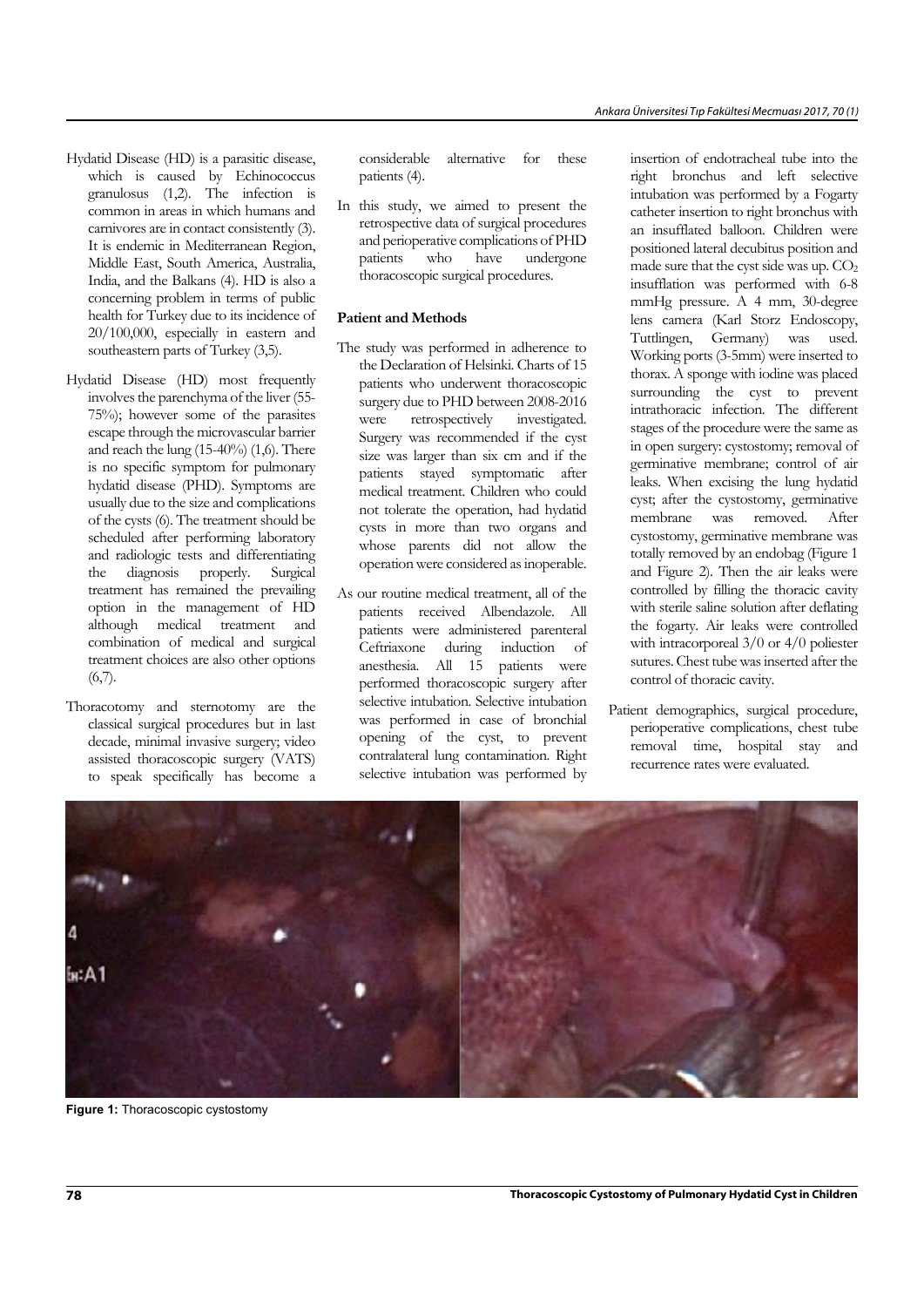

**Figure 2:** Germinative membrane removal

### Results

Between 2008 and 2016, fifteen patients with PHD have undergone 16 thoracoscopic procedures. Patients' demographic data, symptoms, blood tests, radiologic tests, surgical

procedures and outcomes were analyzed (Table 1). Eighty percent of the patients (n=12) were male and 20% of them (n=3) were female. The median age was 10 (3-16) years. Fourteen children were symptomatic and one of them was asymptomatic. Out of these 15 patients, 67% of them

(n=10) had cough, 33% of patients (n=5) had sputum, 27% of patients  $(n=4)$  had fever and 20% of patients (n=3) had dyspnea. Seventy-three percent of the patients (n=11) had eosinophilia and  $73%$  of them  $(n=11)$ had positive hemagglutination test for echinococcosis.

|  |  |  |  |  |  | Table 1: Patients' demographic data, symptoms, blood tests, radiologic tests, surgical procedures and outcomes |
|--|--|--|--|--|--|----------------------------------------------------------------------------------------------------------------|
|--|--|--|--|--|--|----------------------------------------------------------------------------------------------------------------|

| Patient        | Age<br>(year)    | Sex | Symptom                                         | Eosinophilia   | <b>HCHT</b> | Surgery                                    | Cyst<br>Location<br>(lobe)     | Cyst<br>Size<br>(cm) | Complication                                                   | ChestTube<br>Removal<br>(day) | Hospital<br>Stay (day) | Recurrence |
|----------------|------------------|-----|-------------------------------------------------|----------------|-------------|--------------------------------------------|--------------------------------|----------------------|----------------------------------------------------------------|-------------------------------|------------------------|------------|
| $\mathbf{1}$   | 5                | M   | Dyspnea, Cough,<br>Sputum                       | $\overline{a}$ | $+$         | T/S                                        | Left Lower                     | 10x5                 |                                                                | 4                             | 8                      |            |
| $\overline{2}$ | 11               | M   | Cough                                           | $+$            |             | T/S                                        | Left Lower                     | 6x5                  |                                                                | 3                             | 5                      |            |
| 3              | 3                | M   | Cough                                           |                |             | T/S                                        | Left Lower                     | 7x4                  |                                                                | $\overline{2}$                | 4                      |            |
| 4              | 9                | F   | Cough, Fever,<br>Sputum                         |                | $+$         | $T/S-MT$ ,<br><b>WR</b>                    | Right<br>Lower                 | 8x6                  | Conversion to<br>MT                                            | 4                             | 8                      |            |
| 5              | 10               | M   | Cough,                                          | $+$            | $+$         | T/S                                        | Right<br>Lower                 | 6x3                  |                                                                | 3                             | 6                      |            |
| 6              | 10 <sup>10</sup> | F   | Cough, Fever,<br>Sputum                         | $+$            | $+$         | Bilateral<br>T/S                           | <b>Right and</b><br>Left Lower | 7x5                  |                                                                | 8                             | 14                     |            |
| $\overline{7}$ | 13               | M   | Cough                                           | $+$            | $+$         | $T/S-MT,$<br><b>WR</b>                     | Left Lower                     | 9x7                  | Conversion to<br>MT                                            | 4                             | 6                      |            |
| 8              | 14               | M   | <b>Recurrent URTI</b>                           | $+$            | $+$         | T/S                                        | Right<br>Upper                 | 6x5                  |                                                                | 14                            | 16                     |            |
| 9              | 11               | M   | Dyspnea, Cough,<br>Sputum                       | $+$            | $+$         | T/S                                        | Right<br>Lower                 | 10x8                 | <b>Prolonged Air</b><br>Leak,<br>Thoracotomy, 1<br>month later | 34                            | 40                     |            |
| 10             | 10               | F   | Fever                                           | $+$            | $+$         | T/S                                        | Left Upper                     | 6x5                  | Prolonged Air<br>Leak                                          | 17                            | 18                     |            |
| 11             | 16               | M   | Cough                                           |                | $+$         | T/S                                        | Right<br>Upper                 | 8x7                  | <b>Prolonged Air</b><br>Leak                                   | $30*$                         | 15                     |            |
| 12             | 8                | M   | <b>Recurrent URTI</b>                           | $+$            | $+$         | T/S                                        | Right<br>Upper                 | 6x4                  |                                                                | 8                             | 12                     |            |
| 13             | 6                | M   | Asymptomatic,<br>investigated after<br>liver HD | $+$            |             | $T/S-MT$ ,<br><b>WR</b><br>L/S Liver<br>HD | Left Lower                     | 6x3                  | Conversion to<br>MT                                            | 3                             | 4                      |            |
| 14             | 9                | M   | Cough, Sputum,<br>Fever                         | $+$            |             | T/S                                        | Left Lower                     | 10x6                 |                                                                | 3                             | 4                      |            |
| 15             | 16               | M   | Dyspnea, Cough                                  | $+$            | $+$         | T/S                                        | Right<br>Middle                | 10x8                 |                                                                | 9                             | 11                     |            |

HCHT: Hydatid cyst hemagglutination test URTI: Upper Respiratory Tract Infection T/S: Thoracoscopy WR: Wedge Resection MT: Mini Thoracotomy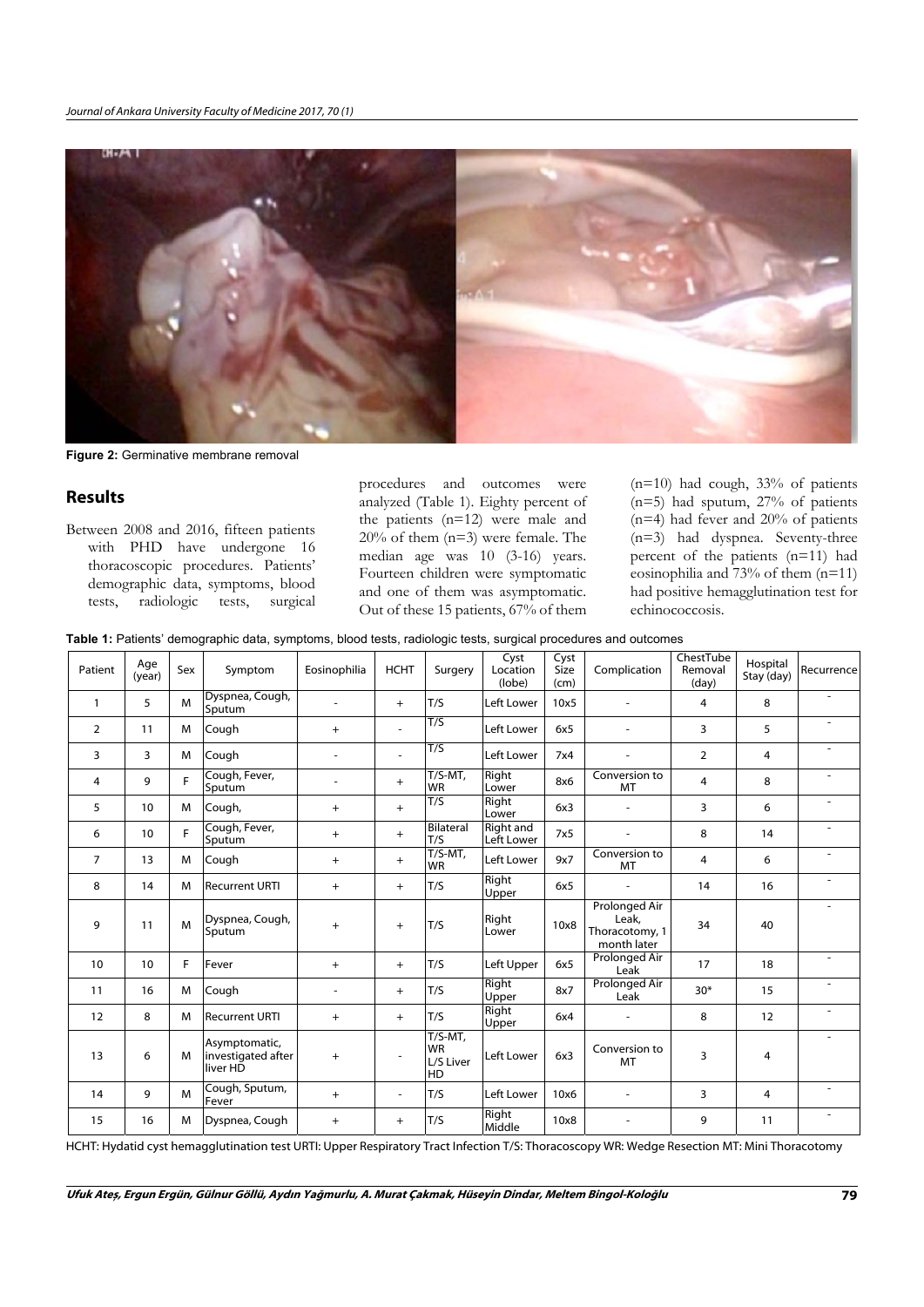According to the results of the study, seven patients (47%) had left lower lobe, four patients (27%) had right lower lobe, three patients (20%) had right upper lobe, one patient (7%) had left upper lobe and one patient (7%) had right middle lobe cysts. A tenyear-old girl had bilateral lower lobe cysts in these patients (Table 2).

#### Table 2: Anatomic location of the cyst

| Right upper  | $20\% (n=3)$ |
|--------------|--------------|
| Right lower* | $27% (n=4)$  |
| Right middle | $7\%$ (n=1)  |
| Left lower*  | $47\% (n=7)$ |
| Left upper   | $7\%$ (n=1)  |
|              |              |

\*One patient with bilateral lower lobe PHD.

There were conversions to minithoracotomy in 3 (20%) patients because the air leaks could not be controlled safely. The procedure was completed thoracoscopically in 12 patients. In thoracoscopically completed cases, prolonged air leak (over a week) occurred in 3 (25%) patients and one of them underwent thoracotomy to control bronchopulmonary fistula. Out of these three patients, two of them had suffered from bronchial rupture preoperatively. One of the patients underwent laparoscopic cystostomy and capitonnage for associated liver hydatid cyst. The chest tube was removed after an average duration of four days (2-34) and average duration of hospital stay of the patients was eight days (4-40). One patient, who suffered from prolonged air leak, was discharged with a Heimlich valve and the valve was removed one month later uneventfully. There were no recurrences during 60 months of mean follow-up time and all patients are doing well.

## Discussion

We found that HD is still an important health problem especially in rural areas of Turkey. In our center, thoracoscopy can be performed in even complicated PHD in children.

- Human beings serve as intermediate hosts. The infection is acquired by ingesting food or soil contaminated with eggs excreted from the canines (5). Due to the life cycle of parasite, the medical history of patient has a crucial importance on the diagnosis.
- In the literature, it has been reported that only 10–19% of patients are asymptomatic. Most common symptoms are cough, chest pain, fever, hemoptysis, sputum production (5,6,8). The same pattern can be seen in our patients too. The most common symptom was cough (67%) and only one of our patients was asymptomatic (7%). Sputum production, dyspnea and fever were other common symptoms.
- Although there is not a certain data in the literature about age, sex and disease incidence, it has been observed that the incidence seems to increase by age and male patients are more common than females (1,3). In our study, 63% of the patients were older than nine years while our patients' mean age was 10 years and 80 % of our patients were male (n=12).
- Indirect hemagglutination test for echinococcosis and eosinophil count are some valuable tests to support radiological and clinical diagnosis (9,10). Out of 15 patients of in our study, 11 of them had positive hemagglutination test (73%) and 11of them had eosinophilia(73%) in blood count. When radiologic findings are not certain, these tests can guide the surgeon to prepare for the operation.
- Chest X-Ray and Computed Tomography (CT) are the radiologic tools to diagnose exact size and location of these cysts in the thoracic cavity. All of the patients in this study were performed a chest CT before the surgery. PHD usually appears in lower lobes and in right lung according to the literature (3,7,8). Not likely the literature, in our study, the majority of patients had cyst in left lower lobe. But the PHD can be presented in any location of any lobe, as it was in our study (7). More commonly, PHD

presents as a solitary/unilateral cyst but bilateral cysts and associated liver cysts can be found (5). In these 15 patients, majority of cysts were solitary, one was associated with a liver cyst and one of them presented with bilateral PHD, which was concordant with the literature.

- The standard treatment procedure for PHD is patient – specific and a combination of medical and surgical protocols (3,9,10). The treatment decision is made depending on cyst size and complications but commonly surgery is needed when the cyst is bigger than five cm in diameter (1). Albendazole is the first medical treatment choice because of its better cyst penetration among other antihelmintic agents and is used widely in HD even if there is no concencus in antihelmintic usage in children (3,9). In our routine, we used albendazole in all patients who was diagnosed with HD in inoperable patients or before the surgery too.
- PHD rarely regresses by spontaneous evacuation into the bronchus. Intrabronchial rupture, anaphylactic reaction, rupture into the pleural cavity with hydropneumothorax, rupture into mediastinum with sudden occlusion of bronchus or trachea, infection, lung abscess, atelectasis, bronchiectasis and dissemination of the disease are rare and possibly fatal complications (7,11). In addition, due to the smaller hemithorax volume of children, the risk of parenchyma and airway compression is higher (8).
- The main aim of surgical intervention in pediatric patients is to keep the maximum amount of healthy lung tissue while achieving total removal of all parasitic material (3-5,7).
- The traditional therapy for PHD is surgical, as it is for abdominal hydatid cysts (10). Various surgical procedures have been described in the literature such as excision of cyst by enucleation, excision of pericyst, cystostomy, capittonage, pulmonary wedge resection, segmentectomy, and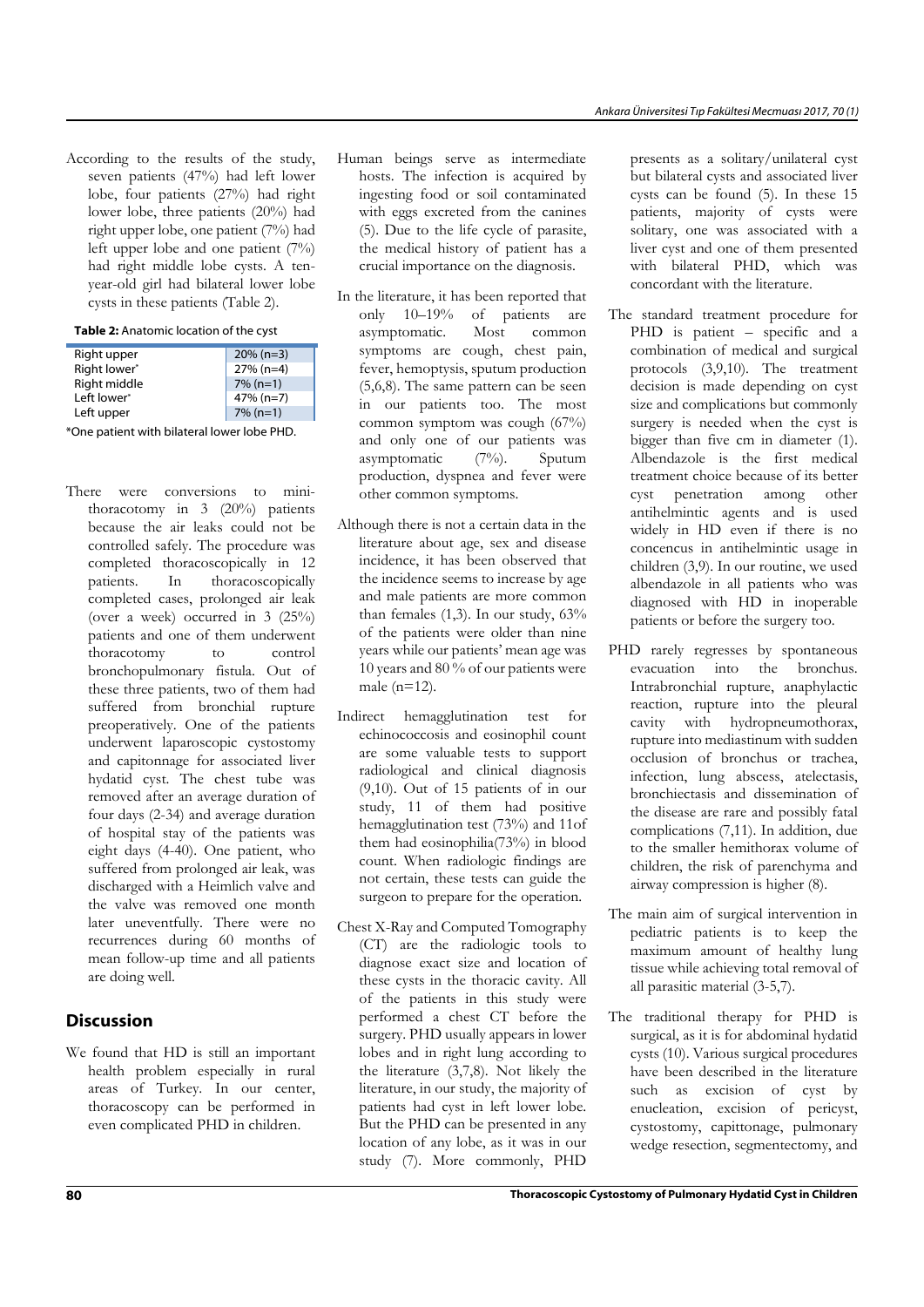lobectomy (1,6,7). In classical approach, all of these procedures were carried out by lateral thoracotomy or median sternotomy (6). But recently, as it has been in all of the surgical interventions, minimal invasive techniques started gain their places in PHD (7).

- Various minimally invasive techniques have been used in the treatment of PHD. Aspiration of the cyst by needle in combination with chemotherapy before and after the aspiration, which is generally not recommended due to the risk of anaphylaxis and the danger in spreading the disease by spilling cyst contents (7).
- Another feasible minimal invasive surgery method is VATS. Video assisted thoracoscopic surgery (VATS and minithoracotomies can be used in selected patients with relatively small solitary cysts (11). In the literature, minimalaccess surgery is observed as a safe, effective and viable option for the management of selected patients with hydatid cysts. It also comes along with less pain, good cosmesis, rapid recovery, earlier chest tube removal and short hospital stay compared to thoracotomy (4,11).
- Long-term results have not been declared yet in the literature, follow up would be necessary to detect recurrences. In one study, it has been stated that there were no difference in recurrence rates between thoracotomy and VATS group in adults; while we also did not observe any recurrences in any of our patients (4). In our 15 patients, the most compulsive part of the surgery was performing cystostomy without

lung tissue resection and controlling the air leaks. Lung sparing surgery should be recommended especially in pediatric patients. We are aware that there may be risks as recurrence, prolonged air leak and residual disease of which we encountered only the air leak after the surgery. Even though the cyst may not open to a main bronchus, after dissecting the region and removing the germinative membrane, air leak usually occurs. In three patients, it was not possible to repair the leak thoracoscopically and mini thoracotomy and wedge resection was performed (20%). In another three, air leak was controlled intraoperatively, but prolonged air leak (over a week) occurred and one of them underwent thoracotomy to control bronchopulmonary fistula.

- Even though it has been stated that bigger cysts can be associated with higher morbidity and mortality rates (8). We did not find any association of these parameters with cyst size in our patients.
- Capitonnage is a controversy in PHD surgery and it is stated that capitonnage is associated with postoperative atelectasis (3). In children, we believe the noncapitonnage method is better serve preserving healthy lung tissue so we routinely perform non-capitonnage surgery. We have not been encountered any postoperative complications or recurrences associated with this method in mean 60 months of follow up period.
- Surgery for HD is associated with morbidity of 0 to 13% and mortality

of 0 to 5% (5). Thoracoscopic surgery is a feasible method for HD surgery and it is at least equal to thoracotomy with regard to complications (4). In an adult study, the authors found that the patients who underwent thoracoscopic surgery had shorter hospital stay, shorter chest tube removal and faster return to daily activities (12). They found the chest tube removal time was 5 days in thoracoscopy group and 8.8 in thoracotomy group. Even though we do not have data on thoracotomy cases; in thoracoscopies the mean chest tube removal time was 4 days mean. Besides, cystostomy without resecting any healthy lung tissue is the optional treatment choice in pediatric patients.

There are some limitations in our study. First of all, it is a retrospective study and does not have a control group of patients that outcomes can be compared. Another limitation is our relatively small number of patients. But considering only a small number of patients who acquired HD in pediatric age and were diagnosed before adulthood, the number can be accepted (1,3,5).

## Conclusion

Thoracoscopic management is recommended in children with uncomplicated hydatid cyst. In complicated hydatid cysts, thoracoscopic wedge resection, if possible and conversion to minithoracotomy when there is difficulty in controlling bronchial openings is recommended.